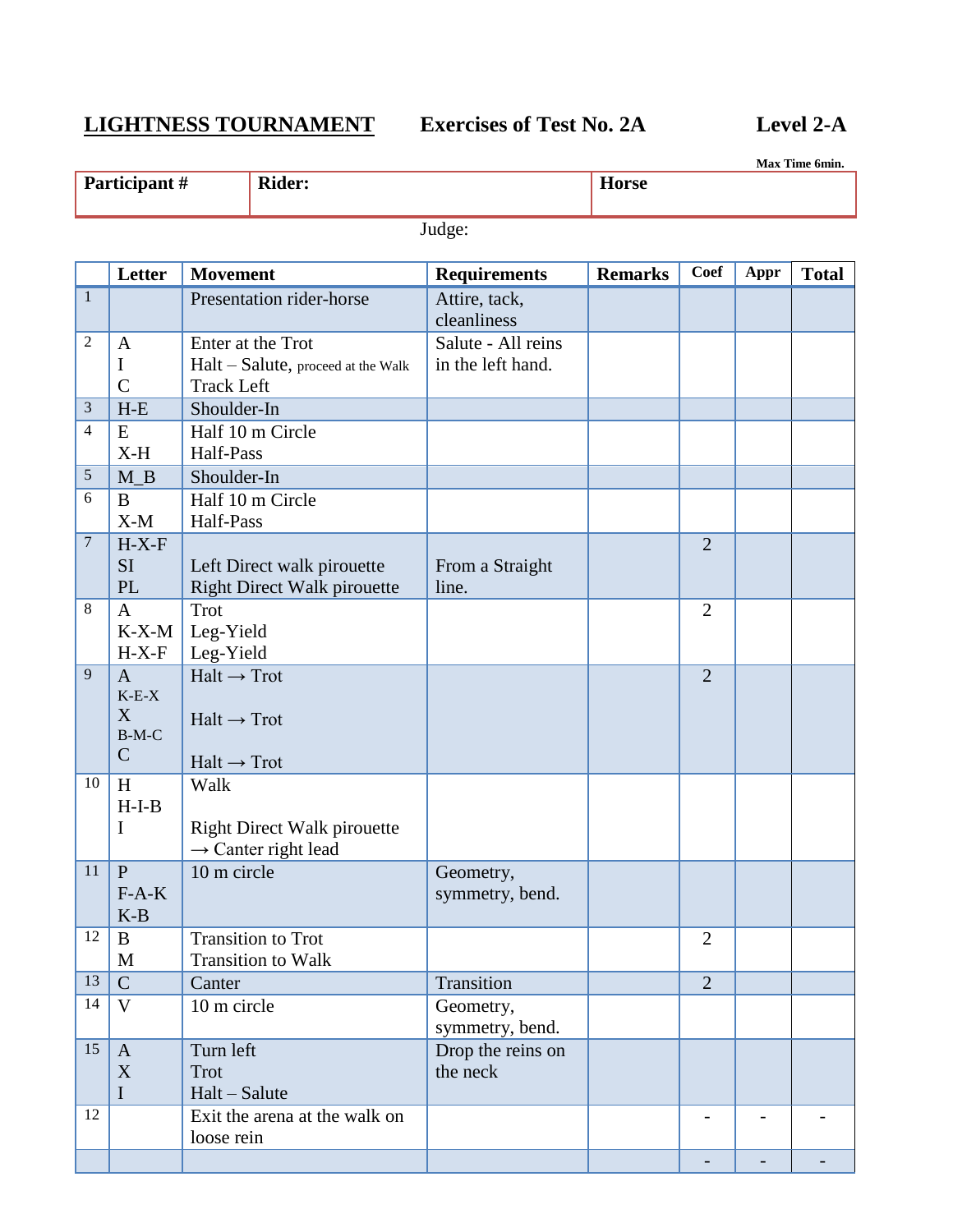|  |  |              | 200 | $\overline{\phantom{0}}$ |  |
|--|--|--------------|-----|--------------------------|--|
|  |  | <b>Total</b> |     |                          |  |

| <b>Technical Composition</b>                                         | Coef           | Appr | <b>Total</b> |
|----------------------------------------------------------------------|----------------|------|--------------|
| Medium Walk (life, impulsion, regularity, looseness and spontaneity) | $\overline{2}$ |      |              |
| Working Trot (Regularity, cadence, balance, elasticity)              | $\overline{2}$ |      |              |
| Working Canter (Impulsion, regularity, cadence, balance, lightness)  |                |      |              |
| Impulsion and regularity of the horse                                | $\overline{2}$ |      |              |
| Submission and enjoyment of the horse                                | $\overline{2}$ |      |              |
| Balance and lightness of the horse                                   | 3              |      |              |
| Self carriage                                                        | $\overline{2}$ |      |              |
| Lightness and discretion of the rider's aids                         | 3              |      |              |
| Descent of aids                                                      |                |      |              |
|                                                                      | 180            |      |              |
| <b>Total</b>                                                         |                |      |              |

| <b>Artistic Presentation</b>                      | <b>Coef</b>    | Appr | <b>Total</b> |
|---------------------------------------------------|----------------|------|--------------|
| Rhythm, selection of the music                    | $\overline{2}$ |      |              |
| Interpretation of the music                       |                |      |              |
| Harmony and grace between the rider and the horse |                |      |              |
|                                                   |                |      |              |
|                                                   | 60             |      |              |
| <b>Total</b>                                      |                |      |              |

| <b>Grand Total</b>           | <b>Total</b> |
|------------------------------|--------------|
| Movements                    |              |
| <b>Technical Composition</b> |              |
| <b>Artistic Presentation</b> |              |
| <b>Grand Total</b>           |              |

### To be deducted / Penalty

| First error: $1\%$ from the 100%       |    |  |  |
|----------------------------------------|----|--|--|
| to be deducted from the total obtained | 1% |  |  |
| Second error: 2 % from the 100%        | 2% |  |  |
| to be deducted from the total obtained |    |  |  |
| Third error: Disqualification          |    |  |  |
|                                        |    |  |  |
|                                        |    |  |  |
| <b>GRAND TOTAL</b>                     |    |  |  |
|                                        |    |  |  |

| <b>Grand Total</b> | $\overline{\mathbf{x}}$ |     | $\div$ (max test 1) | 100 = 100 |  |
|--------------------|-------------------------|-----|---------------------|-----------|--|
|                    | $ -$<br>$\Lambda$       | 100 |                     | $=$       |  |

<u> 1989 - Johann Stoff, deutscher Stoffen und der Stoffen und der Stoffen und der Stoffen und der Stoffen und der</u>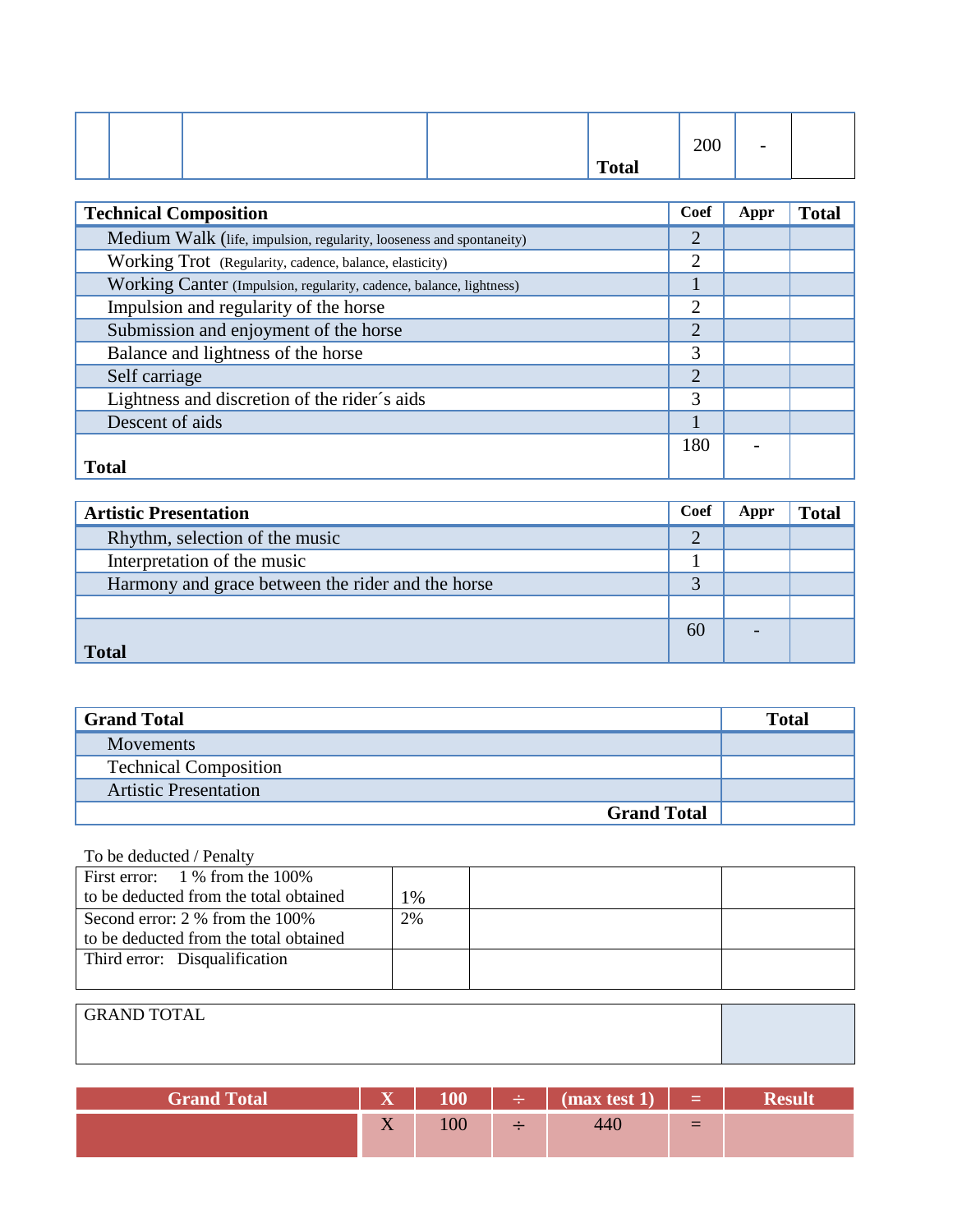# **LIGHTNESS TOURNAMENT Exercises of Test No. 2B Level 2-B**

**Max Time 6min.**

| <b>Participant</b> # | <b>Rider:</b> |        | <b>Horse</b> |  |  |
|----------------------|---------------|--------|--------------|--|--|
|                      |               | Judge: |              |  |  |
|                      |               |        |              |  |  |

|                | <b>Movement</b>                                                                     | <b>Requirements</b>                                                            | <b>Remarks</b> | <b>Coef</b>    | Appr           | <b>Total</b> |
|----------------|-------------------------------------------------------------------------------------|--------------------------------------------------------------------------------|----------------|----------------|----------------|--------------|
| $\mathbf{1}$   | Presentation rider-<br>horse                                                        | Attire, tack,<br>cleanliness                                                   |                |                |                |              |
| $\overline{2}$ | Enter at the trot $-$<br>Halt - Salute                                              | Salute - All<br>reins in the left<br>hand.                                     |                |                |                |              |
| 5              | Reverse walk<br>pirouette                                                           | From a straight<br>line                                                        |                | $\overline{2}$ |                |              |
| 6              | Full pass at a walk                                                                 | From the halt.<br>From 75 to 90<br>degrees                                     |                | $\overline{2}$ |                |              |
| $\overline{7}$ | Shoulder-in along the<br>long side at the trot                                      |                                                                                |                | $\overline{2}$ |                |              |
| 9              | $Halt \rightarrow$ Canter $\rightarrow$<br>Walk                                     | Minimum 3<br>times with<br>change of lead                                      |                |                |                |              |
| 11             | Left Reverse walk<br>pirouette $\rightarrow$ Canter<br>left lead                    | Canter in<br>straight line                                                     |                |                |                |              |
| 12             | Circle in Shoulder-in<br>at the trot $\rightarrow$<br>haunches-in on the<br>tangent | From the<br>shoulder-in in<br>the circle to<br>haunches-in in<br>straight line |                |                |                |              |
| 13             | $Walk \rightarrow Trot \rightarrow$<br>Walk $\rightarrow$ Trot in a<br>serpentine   | Without<br>changing the<br>speed                                               |                |                |                |              |
| 14             | $Halt-Salute$                                                                       | Drop the reins<br>on the neck                                                  |                |                |                |              |
| 15             | Exit the arena at the<br>walk on loose rein                                         |                                                                                |                |                |                |              |
|                |                                                                                     |                                                                                |                | $\overline{a}$ | $\blacksquare$ |              |
|                |                                                                                     |                                                                                | <b>Total</b>   | 130            |                |              |